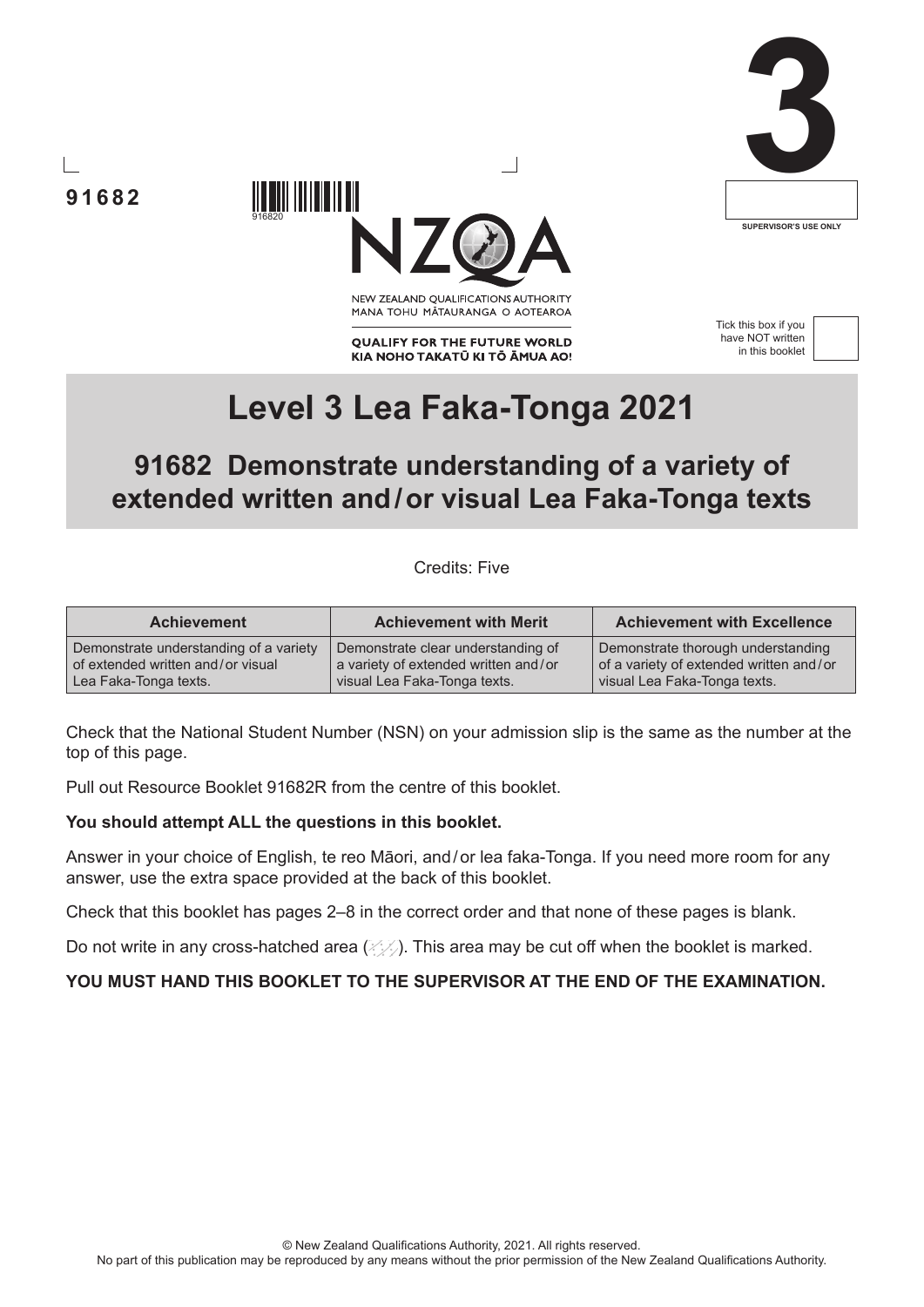## **QUESTION ONE:** *Fakaʻekeʻeke* **(Interview)**

Read Text A on pages 2 and 3 of the resource booklet.

(a) *Fakamatalaʻi mai 'a e 'uhinga naʻe liliu ai 'e Pita 'ene ngāue´ ki he savea´.* Explain why Peter changed his career to surveying.

(b) *Fakamatalaʻi mai pe naʻe anga fēfē 'a e malava 'e Pita mo hono fāmili´ 'o matuʻuaki pe solova 'a e ngaahi faingataʻa ne nau fepaki mo ia lolotonga 'a 'enau nofo 'i Dunedin.* Explain how Peter and his family coped with the challenges they faced during their time in Dunedin.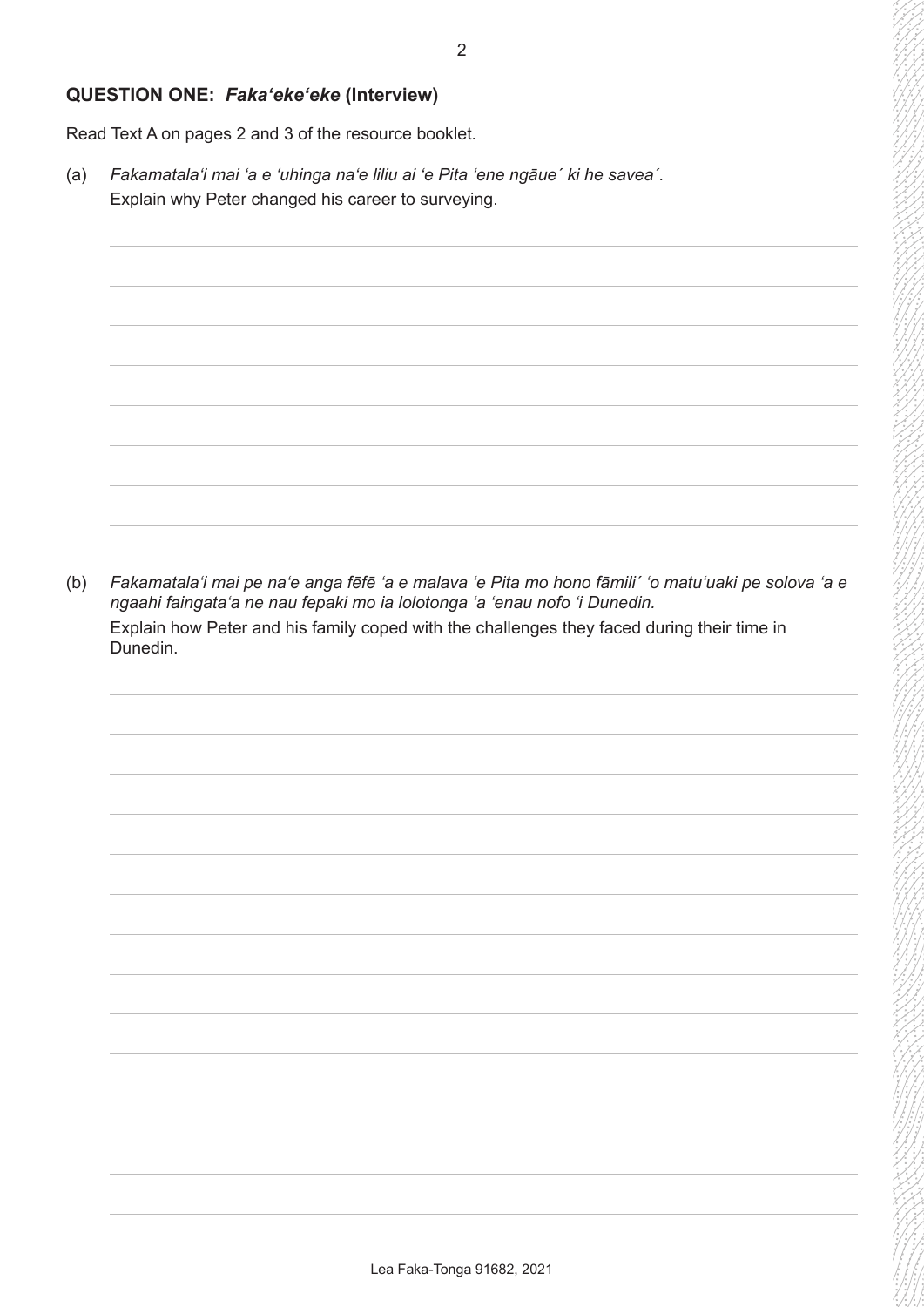(c) *Ko e hā e ngaahi fekau mei he talanoa 'o Pita´ 'e ala tokoni ki ha kakai kehe?* What messages from Peter's story might be helpful to others?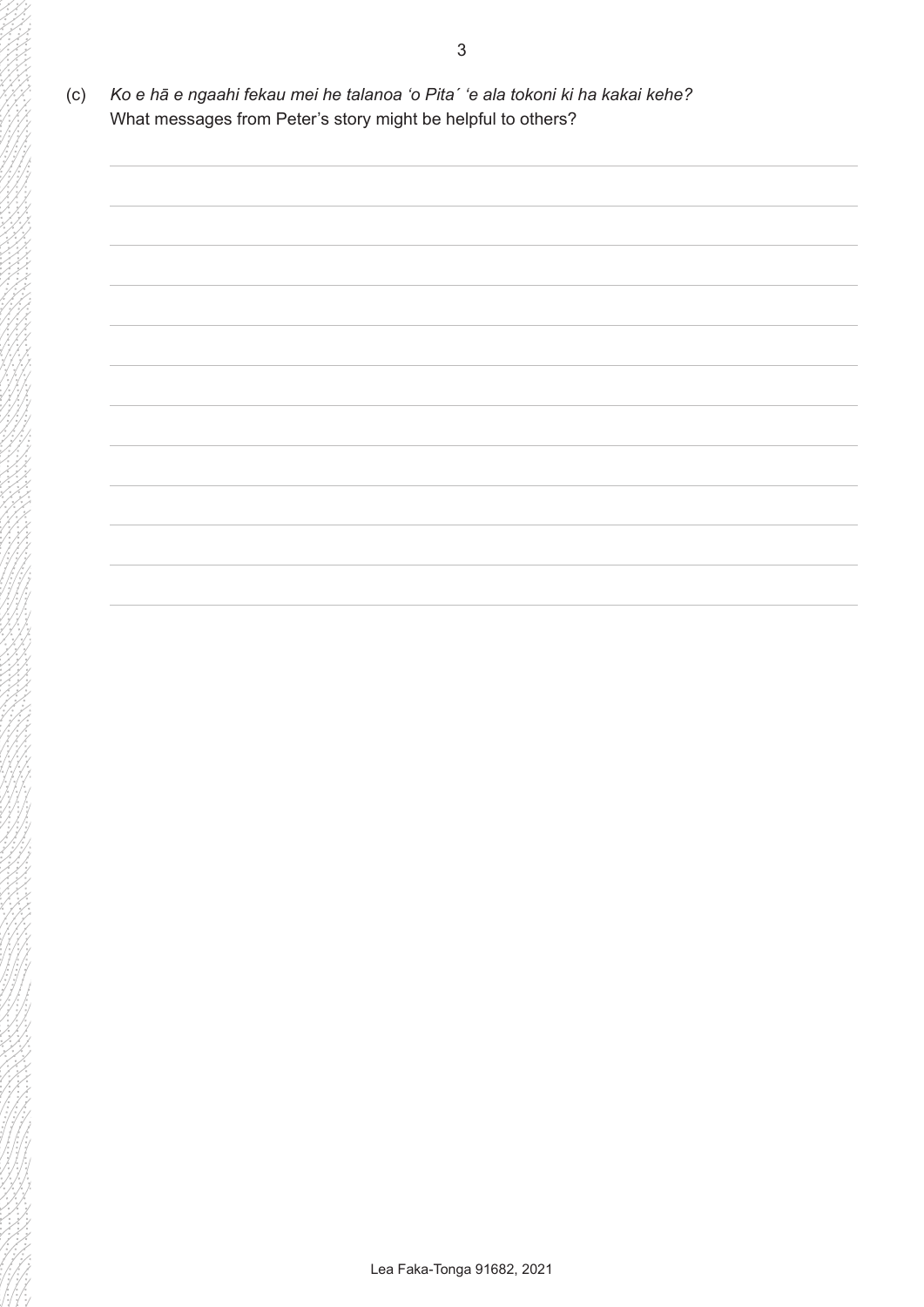## **QUESTION TWO:** *Konga tohi* **(Article)**

Read Text B on pages 4 and 5 of the resource booklet.

(a) *Ko e hā e 'uhinga 'oku tokolahi ai e fānau mei he ngaahi 'api 'o e kakai Tonga 'i Aotearoa 'oku nau iku lea fakapālangi ai kinautolu kae 'ikai ke nau lea faka-Tonga´? Fakamatalaʻi fakaikiiki hoʻo tali pea ʻomai mo ha fakamoʻoni mei he konga tohi´.*

Why do many children from Tongan homes in Aotearoa end up speaking English rather than Tongan? Explain your answer, using details from the text.

(b) *Ko e hā 'a e lau 'a e toko taha naʻa´ ne faʻu e fakamatala he konga tohi´ ni ki he mahuʻinga ke ako e lea faka-Tonga´?*

What does the writer have to say about the importance of learning the Tongan language?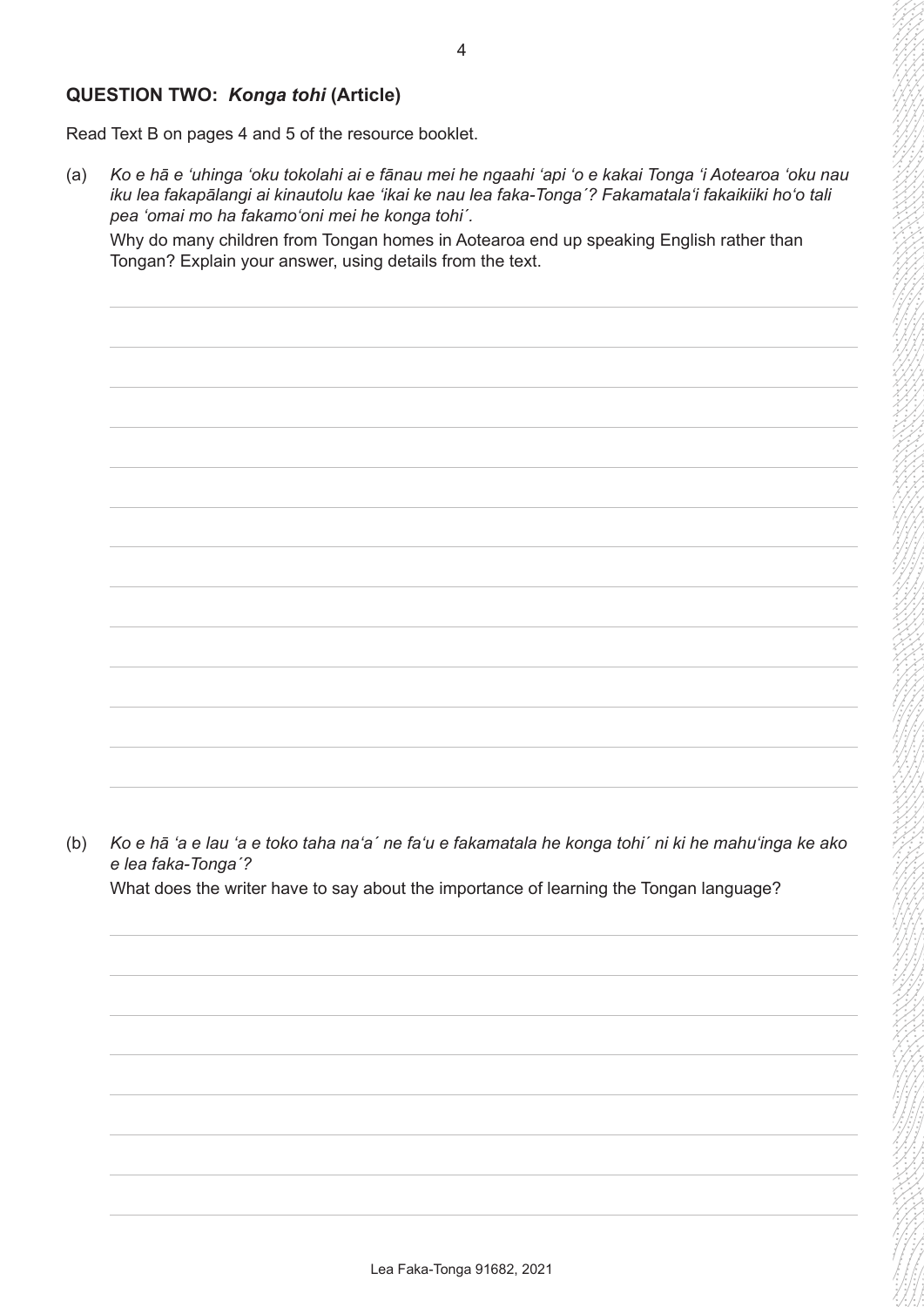|  | $\sqrt{5}$ |  |
|--|------------|--|
|  |            |  |
|  |            |  |
|  |            |  |
|  |            |  |
|  |            |  |
|  |            |  |
|  |            |  |
|  |            |  |
|  |            |  |
|  |            |  |
|  |            |  |
|  |            |  |
|  |            |  |
|  |            |  |
|  |            |  |
|  |            |  |
|  |            |  |
|  |            |  |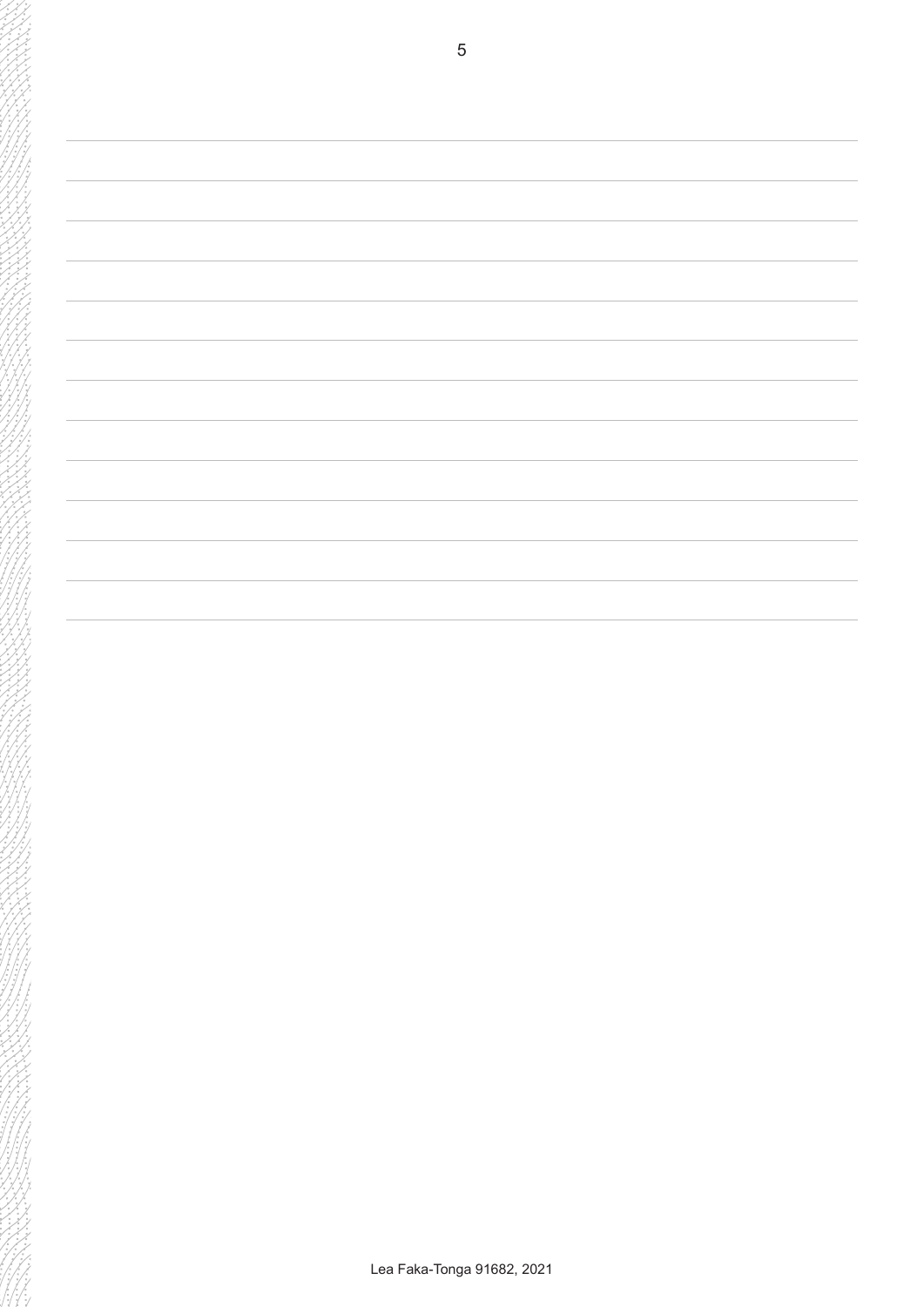#### **QUESTION THREE:** *Ko e piokalafi* **(A biography)**

Read Text C on pages 6 and 7 of the resource booklet.

(a) *Fakamatalaʻi pē naʻe anga fēfē 'a e malava 'e Kuini Sālote 'o fehangahangai mo e ngaahi faingataʻa ne fepaki mo ia he lolotonga 'a 'ene pule´.* Explain how Queen Sālote coped with the personal challenges she faced during the years of her reign.

(b) *Naʻe anga fēfē 'a e lelei mo e lavameʻa 'a e pule fakatuʻi 'a Kuini Sālote? Fakamatalaʻi fakaikiiki hoʻo tali pea ʻomai mo ha fakamoʻoni mei he konga tohi´.* How successful was Queen Sālote's reign? Explain your answer, using details from the text.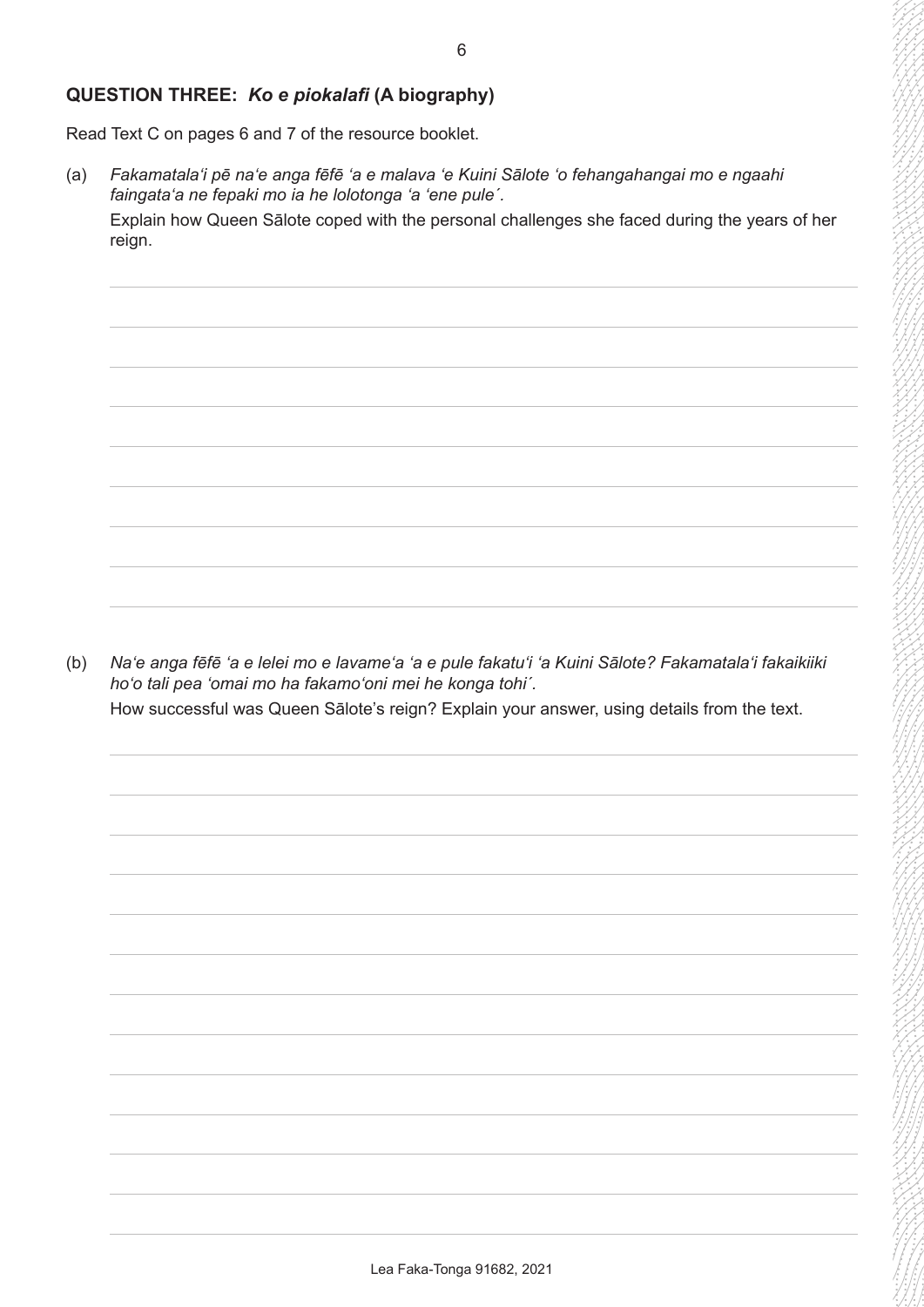(c) *Fakakaukau ange´ pe ko e hā e 'uhinga naʻe ʻofaʻi pehē ai 'a Kuini Sālote 'e hono kakai´?* Why do you think Queen Sālote was so loved by her people?